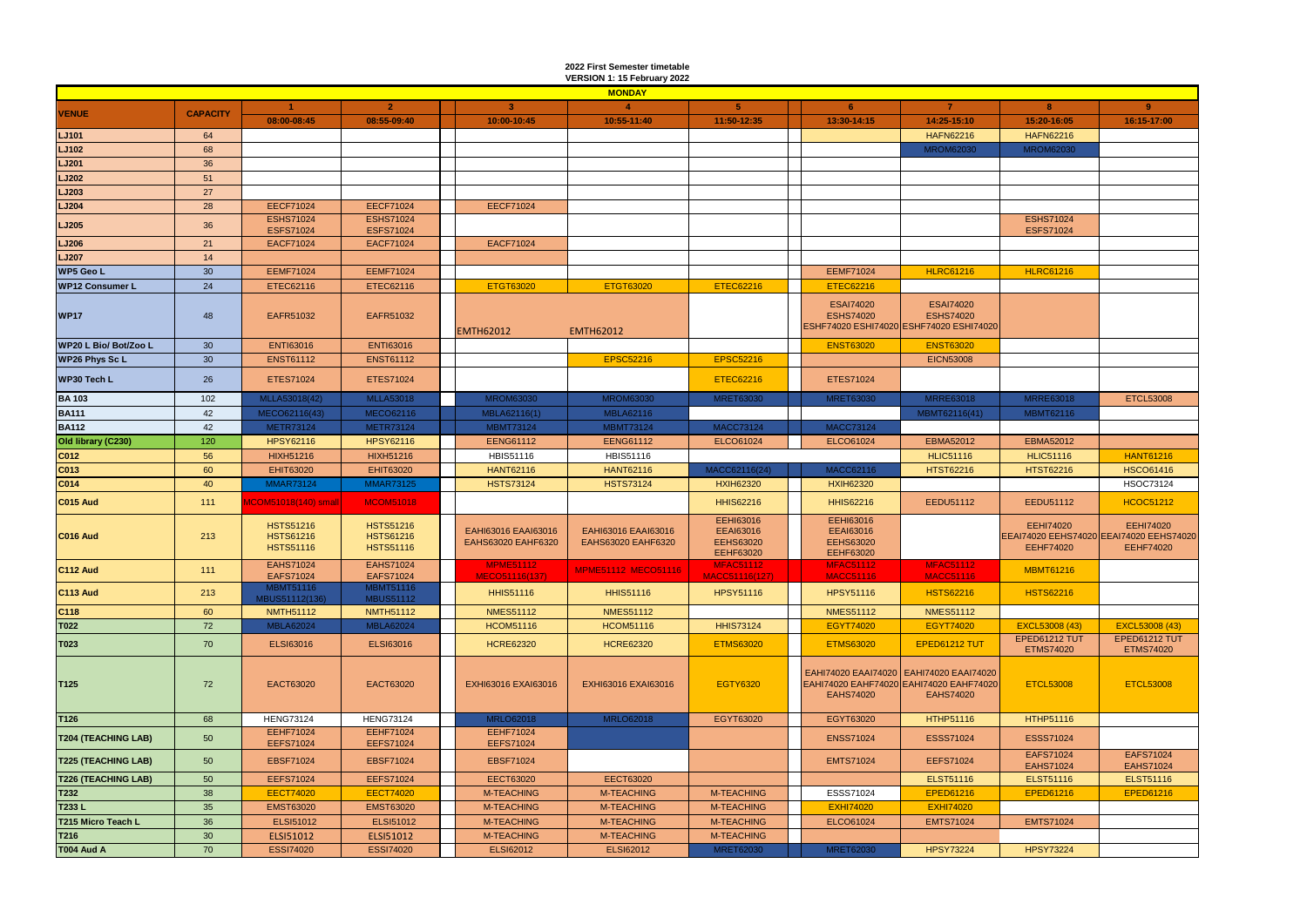| <b>T005 Aud B</b>     | 70  | <b>EMTI74020</b><br><b>EMST74020</b><br><b>EMLT74020</b><br><b>EMFT74020</b> | <b>EMTI74020</b><br><b>EMST74020</b><br><b>EMLT74020</b><br><b>EMFT74020</b> | ESHS63020 ESHF63020<br><b>ESHI63020</b> | ESHS63020 ESHF63020<br><b>ESHI63020</b> | ELCO61024               | ELCO61024                      | <b>EEHS71024</b>        | <b>EACL53008</b>        | <b>EACL53008</b>        |
|-----------------------|-----|------------------------------------------------------------------------------|------------------------------------------------------------------------------|-----------------------------------------|-----------------------------------------|-------------------------|--------------------------------|-------------------------|-------------------------|-------------------------|
| T305 Nat Sc L         | 42  | <b>ENSS71024</b>                                                             | <b>ENSS71024</b>                                                             |                                         |                                         | <b>ESSC61112</b>        | <b>ESSC61112</b><br>/ENSS71024 |                         |                         |                         |
| T310 Maths L          | 55  | <b>EMTH51012</b>                                                             | <b>EMTH51012</b>                                                             |                                         |                                         | <b>NMAT61416</b>        | <b>NMAT61416</b>               | <b>EMTS71024</b>        |                         |                         |
| WHA <sub>6</sub>      | 150 | EPEF61024                                                                    | EPEF61024                                                                    | MROM51030 (140)                         | <b>MROM51030</b>                        | MRET51030 SMALL         | <b>MRET51030</b>               |                         |                         |                         |
| N001 Chem L           | 48  |                                                                              |                                                                              |                                         | NCHM62310/62510<br>(PR)                 | NCHM62310/62510<br>(PR) | NCHM62310/62510<br>(PR)        | NCHM62310/62510<br>(PR) | NCHM62310/62510<br>(PR) | NCHM62310/62510<br>(PR) |
| N004 Chem L           | 80  |                                                                              |                                                                              |                                         |                                         |                         |                                | <b>NCHM51316(PR)</b>    | <b>NCHM51316(PR)</b>    | <b>NCHM51316(PR)</b>    |
| N009 Arch Dry L       | 64  |                                                                              |                                                                              |                                         |                                         |                         |                                | <b>HARC51116</b>        | <b>HARC51116</b>        |                         |
| N101 Museum Sc Wet L  | 70  |                                                                              |                                                                              |                                         |                                         |                         |                                |                         |                         |                         |
| N104 Physics L        | 77  |                                                                              |                                                                              |                                         |                                         |                         |                                |                         |                         |                         |
| N106 Physics L        | 48  |                                                                              |                                                                              |                                         |                                         |                         |                                |                         |                         |                         |
| <b>N118</b>           | 84  | <b>NMAT62320</b>                                                             | <b>NMAT62320</b>                                                             | NZOO73430                               | NZOO73430                               |                         |                                | NMAT73415 / 73615       | NMAT73415 / 73615       |                         |
| N201 Geo GIS L        | 58  | NGEO51316-                                                                   | NGEO51316-                                                                   |                                         |                                         |                         |                                |                         |                         |                         |
| N204 Bio/Bot/Zoo L    | 73  |                                                                              |                                                                              |                                         |                                         |                         |                                | <b>NBLG51316(PR)</b>    | <b>NBLG51316(PR)</b>    | <b>NBLG51316(PR)</b>    |
| N205 Bio/Bot/Zoo L    | 48  |                                                                              |                                                                              |                                         |                                         |                         |                                |                         |                         |                         |
| Audi 1 (001)          | 320 | <b>NADF51120</b>                                                             | NADF51120                                                                    | NITF51320                               | NITF51320                               |                         |                                |                         | <b>NPRG51320</b>        | <b>NPRG51320</b>        |
| <b>Audi 2 (006)</b>   | 320 |                                                                              |                                                                              |                                         |                                         | <b>NMAT51516</b>        | <b>NMAT51516</b>               |                         |                         |                         |
| Classroom 1 (102)     | 80  | <b>NPRG63125</b>                                                             | <b>NPRG63125</b>                                                             | <b>NBCA51110</b>                        | <b>NBCA51110</b>                        |                         |                                |                         |                         |                         |
| Classroom 2(103)      | 80  | <b>NCOS51316</b>                                                             | <b>NCOS51316</b>                                                             | <b>NCOS73124</b>                        | <b>NCOS73124</b>                        |                         | <b>NINS63120</b>               | <b>NINS63120</b>        | <b>NSTI62112</b>        | <b>NSTI62112</b>        |
| Classroom 3 (104)     | 80  | 6                                                                            | NSTA73112/NMST7311 NSTA73112/NMST7311<br>6                                   | <b>NDSE73116</b>                        | <b>NDSE73116</b>                        |                         | <b>NCSP73024</b>               | <b>NCSP73024</b>        | <b>NFLA73116</b>        | <b>NFLA73116</b>        |
| Classroom (105)       | 80  | <b>NSTA73615</b>                                                             | <b>NSTA73615</b>                                                             | <b>NGEO62516</b>                        | NGEO62516                               |                         | NDIM62112                      | NDIM62112               |                         |                         |
| Lecture hall 1 (003)  | 160 | <b>NPRG62120</b>                                                             | <b>NPRG62120</b>                                                             |                                         | <b>NSOE62120</b>                        | <b>NSOE62120</b>        |                                |                         | NITE62110               | NITE62110               |
| Lecture Hall 2 (004)  | 160 | NGEO51316-                                                                   | NGEO51316-                                                                   |                                         | <b>NNSOE63125</b>                       | <b>NNSOE63125</b>       | <b>NSTA62320</b>               | <b>NSTA62320</b>        |                         |                         |
| <b>N217</b>           | 84  | NCHM73415/73615                                                              | NCHM73415/73615                                                              | <b>NPHY51316</b>                        | <b>NPHY51316</b>                        | NAPM73315/73515         | NAP73315/73515                 |                         |                         |                         |
| <b>Computer Lab 1</b> |     |                                                                              |                                                                              |                                         |                                         |                         |                                |                         |                         |                         |
| <b>Computer Lab 2</b> |     |                                                                              |                                                                              |                                         |                                         |                         |                                |                         |                         |                         |
|                       |     |                                                                              |                                                                              |                                         |                                         |                         |                                |                         |                         |                         |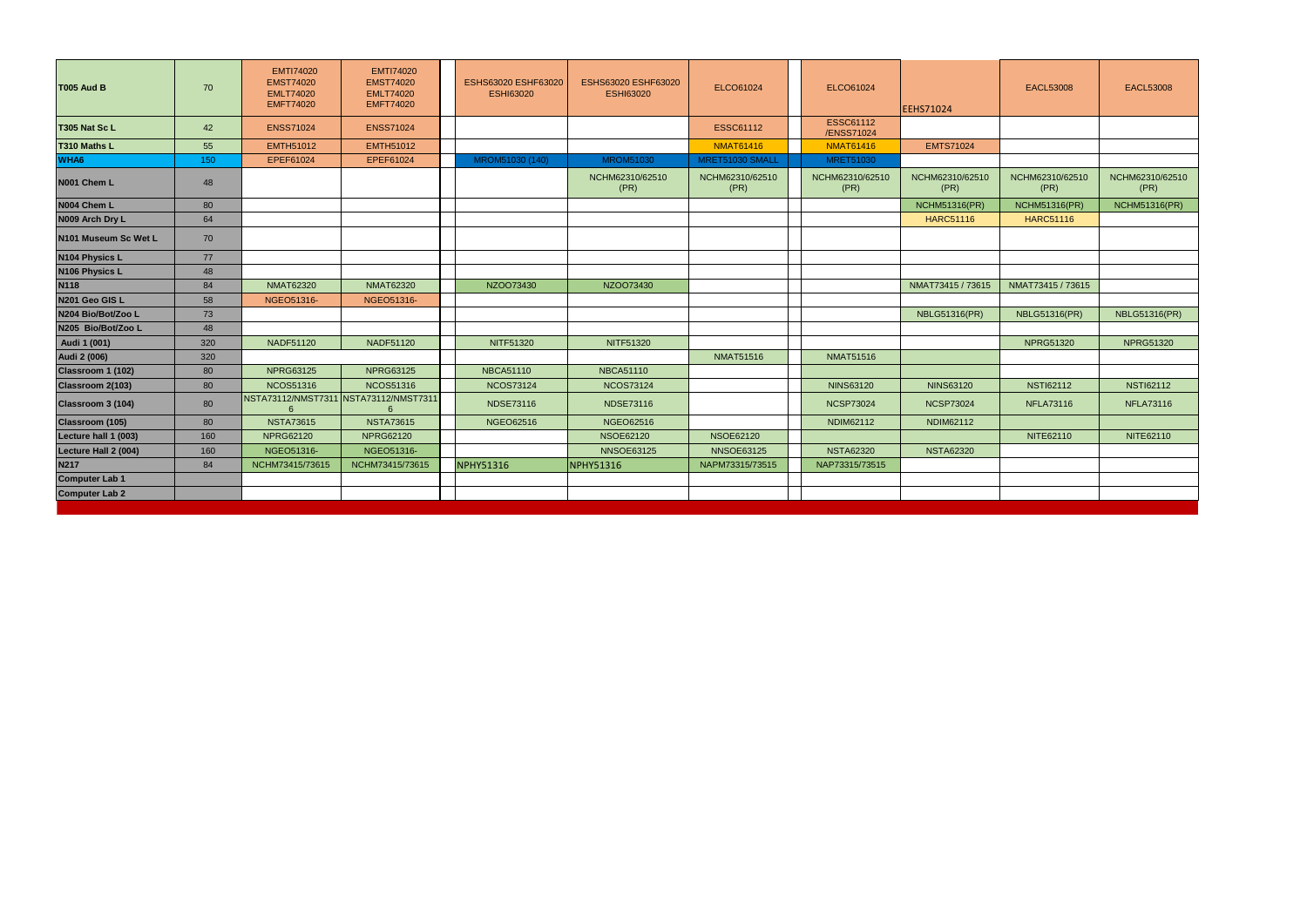|                        |                 |                                             |                                             |                                      | <b>TUESDAY</b>        |                  |                                        |                                         |                                         |                                      |
|------------------------|-----------------|---------------------------------------------|---------------------------------------------|--------------------------------------|-----------------------|------------------|----------------------------------------|-----------------------------------------|-----------------------------------------|--------------------------------------|
| <b>VENUE</b>           | <b>CAPACITY</b> |                                             | 2 <sup>7</sup>                              | 3 <sup>1</sup>                       |                       | 5 <sup>1</sup>   | 6 <sup>1</sup>                         | $\overline{7}$                          | 8                                       | $9^{\circ}$                          |
|                        |                 | 08:00-08:45                                 | 08:55-09:40                                 | 10:00-10:45                          | 10:55-11:40           | 11:50-12:35      | 13:30-14:15                            | 14:25-15:10                             | 15:20-16:05                             | 16:15-17:00                          |
| LJ101                  | 64              |                                             |                                             |                                      |                       |                  |                                        |                                         |                                         |                                      |
| <b>LJ102</b>           | 68              |                                             |                                             |                                      |                       | MBLA62024        | <b>MBLA62024</b>                       | <b>MRET62030</b>                        | <b>MRET62030</b>                        |                                      |
| <b>LJ201</b>           | 36              | <b>EAHF71024</b><br>EAFF71024               | <b>EAHF71024</b><br>EAFF71024               | <b>EAHF71024</b><br>EAFF71024        |                       |                  |                                        |                                         |                                         |                                      |
| <b>LJ202</b>           | 51              |                                             |                                             |                                      |                       |                  |                                        |                                         |                                         |                                      |
| LJ203                  | 27              |                                             |                                             |                                      |                       |                  |                                        |                                         |                                         |                                      |
| <b>LJ204</b>           | 28              | <b>EECF71024</b>                            | <b>EECF71024</b>                            |                                      |                       |                  |                                        |                                         |                                         |                                      |
| <b>LJ205</b>           | 36              |                                             |                                             |                                      |                       |                  |                                        |                                         |                                         |                                      |
| <b>LJ206</b>           | 21              | <b>EACF71024</b>                            | <b>EACF71024</b>                            | <b>EACF71024</b>                     |                       |                  |                                        |                                         |                                         |                                      |
| <b>LJ207</b>           | 14              | <b>EHIF71024</b>                            | <b>EHIF71024</b>                            | EHIF71024                            |                       |                  |                                        |                                         |                                         |                                      |
| <b>LJ208</b>           |                 |                                             |                                             |                                      |                       |                  |                                        |                                         |                                         |                                      |
| <b>WP5 Geo L</b>       | 30 <sup>°</sup> | <b>ELSI74020</b>                            | <b>ELSI74020</b>                            | <b>ELSI74020</b>                     | <b>ELSI74020</b>      | <b>EXCL54008</b> | <b>EXCL54008</b>                       | <b>ESAI74020</b>                        |                                         |                                      |
| <b>WP12 Consumer L</b> | 24              | ETEC62216                                   | ETEC62216                                   |                                      |                       |                  |                                        |                                         |                                         |                                      |
| <b>WP17</b>            | 48              |                                             |                                             |                                      | EGEF71024             | <b>EBST63020</b> | <b>EBST63020</b>                       |                                         |                                         |                                      |
| WP20 L Bio/ Bot/Zoo L  | 30 <sup>°</sup> | <b>ENTI63016</b>                            | <b>ENTI63016</b>                            | <b>ELST74020</b>                     | <b>ELST74020</b>      | <b>EICN53008</b> |                                        | <b>ELST74020</b>                        | <b>ELST74020</b>                        |                                      |
| <b>WP26 Phys Sc L</b>  | 30 <sup>°</sup> | EPSF71024                                   | EPSF71024                                   | EPSF71024                            |                       | EPST63020        | EPST63020                              |                                         |                                         |                                      |
| WP30 Tech L            | 26              | <b>ETEC62216</b>                            | <b>ETEC62216</b>                            |                                      |                       |                  |                                        |                                         |                                         |                                      |
| <b>BA 103</b>          | 102             |                                             |                                             | MMEC51108 &<br>MCMT51112 (98)        | MMEC51108 & MCMT51112 | ESTS63020        | <b>MRCA51018 (140)</b><br><b>SMALL</b> | <b>MRCA51018</b>                        | <b>MRCA51018</b>                        |                                      |
| <b>BA111</b>           | 42              | <b>MBLA62116</b>                            | <b>MBLA62116</b>                            | <b>MROM63030</b>                     | <b>MROM63030</b>      |                  | <b>ESSI63016</b>                       | <b>ESSI63017</b>                        |                                         |                                      |
| <b>BA112</b>           | 42              | <b>MRFM73124</b>                            | <b>MRFM73124</b>                            | <b>MMAR73124</b>                     | <b>MMAR73124</b>      | <b>MECO73124</b> | <b>MECO73124</b>                       | <b>ETCL53008</b>                        | <b>ETCL53009</b>                        |                                      |
| Old library (C230)     | 120             | MBST51112(98)                               | MBST51112(98)                               |                                      |                       |                  |                                        | <b>HLIC51116</b>                        | <b>ETCL53008</b>                        | <b>ETCL53009</b>                     |
| C012                   | 56              | <b>ESHF63020</b>                            | <b>ESHF63020</b>                            | <b>ESHF71024</b><br><b>ELSF71024</b> |                       | <b>EACL54008</b> | <b>EACL54008</b>                       | <b>MLLA53018</b>                        | <b>MLLA53018</b>                        |                                      |
| C013                   | 60              | <b>ESHF71024</b><br><b>ELSF71024</b>        | <b>ESHF71024</b><br><b>ELSF71024</b>        | <b>HARC61216</b>                     | <b>HARC61216</b>      | <b>EACL54008</b> | <b>EACL54008</b>                       | HSOC51116                               | <b>HANT51116</b>                        | <b>HANT51116</b>                     |
| CO14                   | 40              | <b>HHIS73224</b>                            | <b>HHIS73224</b>                            | <b>HAFN73224</b>                     | <b>HAFN73224</b>      |                  |                                        |                                         | <b>ESFF71024</b>                        |                                      |
| <b>C015 Aud</b>        | 111             | EPED62112                                   | EPED62112                                   |                                      | EPED62212             | EEDU72116        | EEDU72116                              | <b>SCOR51108 (ED)</b>                   | <b>SCOR51108 (ED)</b>                   |                                      |
| <b>C016 Aud</b>        | 213             | EELT54012                                   | EELT54012                                   | ETPF51008 ETPI51008                  | ETPF51008 ETPI51008   | <b>EEDU72116</b> | EEDU72116                              | <b>SCOR51108 (ED)</b>                   | <b>SCOR51108 (ED)</b>                   |                                      |
| C112 Aud               | 111             | <b>SCOR51108 EMS</b><br><b>SMALL</b>        | <b>SCOR51108 EMS</b>                        | EPED62216                            | EPED62216             | <b>HTST73124</b> |                                        | <b>SCOR51108 (ED)</b>                   | <b>SCOR51108 (ED)</b>                   |                                      |
| C113 Aud               | 213             | <b>SCOR51108/</b><br><b>SCOR61208 (Hum)</b> | <b>SCOR51108/</b><br><b>SCOR61208 (Hum)</b> | EEDU73216                            | EEDU73216             |                  |                                        | <b>EEDU72216</b>                        | <b>EEDU72216</b>                        |                                      |
| $ C118\rangle$         | 60              | <b>HHER62116</b><br><b>HHER62320</b>        | <b>HHER62116</b><br><b>HHER62320</b>        |                                      | <b>HHIS51312</b>      | <b>HHIS51312</b> | <b>HMUC51016</b>                       | <b>HMUC51016</b>                        | <b>HMUC51016</b>                        | <b>HMUC51016</b>                     |
| <b>T022</b>            | 72              | ETPH51008                                   | ETPH51008                                   | EEDU73216**                          | EEDU73216**           |                  | <b>HANT62320</b>                       | <b>HANT62320</b>                        | <b>HENG73224</b>                        | <b>HENG73224</b>                     |
| T023                   | 70              |                                             |                                             | EICL54010                            | <b>HPSY51116</b>      | <b>HPSY51116</b> | <b>HENG62320</b>                       | <b>HENG62320</b>                        | HHIS62116 HHIS62320 HHIS62116 HHIS62320 |                                      |
| T125                   | 72              | EGYT63020                                   | EGYT63020                                   | ETPH51008                            | ETPH51008             |                  |                                        |                                         | <b>HIXH51116</b>                        | <b>HIXH51116</b>                     |
| T126                   | 68              | <b>MRET63030</b>                            | <b>MRET63030</b>                            | <b>MROM62030</b>                     | <b>MROM62030</b>      | <b>ETCL54008</b> | <b>ETCL54008</b>                       |                                         | <b>EWLH63024</b>                        | <b>EWLH63024</b>                     |
| T232                   | 35              |                                             |                                             | <b>EBST72040</b>                     | <b>EBST72040</b>      |                  |                                        | <b>EBST74020</b>                        | <b>EWLH63024</b><br><b>EBST74020</b>    | <b>EWLH63024</b><br><b>EBST74020</b> |
| T233 Micro Teach L     | 36              |                                             |                                             | <b>EHIT74020</b>                     | EHIT74020             | <b>EICS53008</b> | <b>ETST63020</b>                       | ETST63020 EHIT74020 ETST63020 EHIT74020 |                                         | <b>EWLH63024</b>                     |
| T216                   | 34              |                                             |                                             | EEFS71024                            | <b>EMTF71024</b>      | <b>ESCL54008</b> | <b>ESCL54008</b>                       |                                         | <b>EWIL63024</b><br><b>EWIH63024</b>    | <b>EWIL63024</b><br><b>EWIH63024</b> |
| <b>T004 Aud A</b>      | 70              | MRLO62018 (64)                              | MRLO62018 (64)                              | ETPH51008                            | ETPH51008             | EEDU61112        | EEDU61112                              | <b>EEHS71024</b>                        | <b>EEHS71024</b>                        |                                      |
| <b>T005 Aud B</b>      | 70              | <b>EEFS71024</b>                            | <b>EEFS71024</b>                            | EEDU73216                            | EEDU73216             |                  |                                        |                                         |                                         | EWIL63024<br>EWIH63024               |
| T305 Nat Sc L          | 42              | <b>ELSF71024</b>                            | <b>ELSF71024</b>                            | <b>ELSF71024</b>                     |                       |                  | <b>EESI63016</b>                       | <b>EESI63016</b>                        |                                         |                                      |
| T310 Maths L           | 55              | <b>EMLF71024</b>                            | <b>EMLF71024</b>                            | <b>EMLF71024</b>                     | <b>EICM54008</b>      |                  | <b>EMTI63016</b>                       | <b>EMTI63016</b>                        | <b>EMTF71024</b>                        | <b>EMTF71024</b>                     |
| <b>WHAG</b>            | 150             | <b>EELT54012</b>                            | <b>EELT54012</b>                            | MROM51030(140)                       | <b>MROM51030</b>      | EEDU61112        | EEDU61112                              |                                         |                                         |                                      |
| N001 Chem L            | 48              |                                             |                                             |                                      |                       |                  |                                        | <b>NCHM51316(PR)</b>                    | <b>NCHM51316(PR)</b>                    | <b>NCHM51316(PR)</b>                 |
| N004 Chem L            | 80              |                                             |                                             |                                      |                       |                  |                                        |                                         |                                         |                                      |
| N009 Arch Dry L        | 64              |                                             |                                             |                                      |                       |                  |                                        |                                         | <b>HARC73124</b>                        | <b>HARC73124</b>                     |
| N101 Museum Sc Wet L   | 70              |                                             |                                             |                                      |                       |                  |                                        |                                         |                                         |                                      |
| N104 Physics L         | 77              |                                             |                                             |                                      |                       |                  |                                        |                                         |                                         |                                      |
| N106 Physics L         | 48              | <b>ENST51012</b>                            | <b>ENST51012</b>                            |                                      |                       |                  |                                        |                                         |                                         |                                      |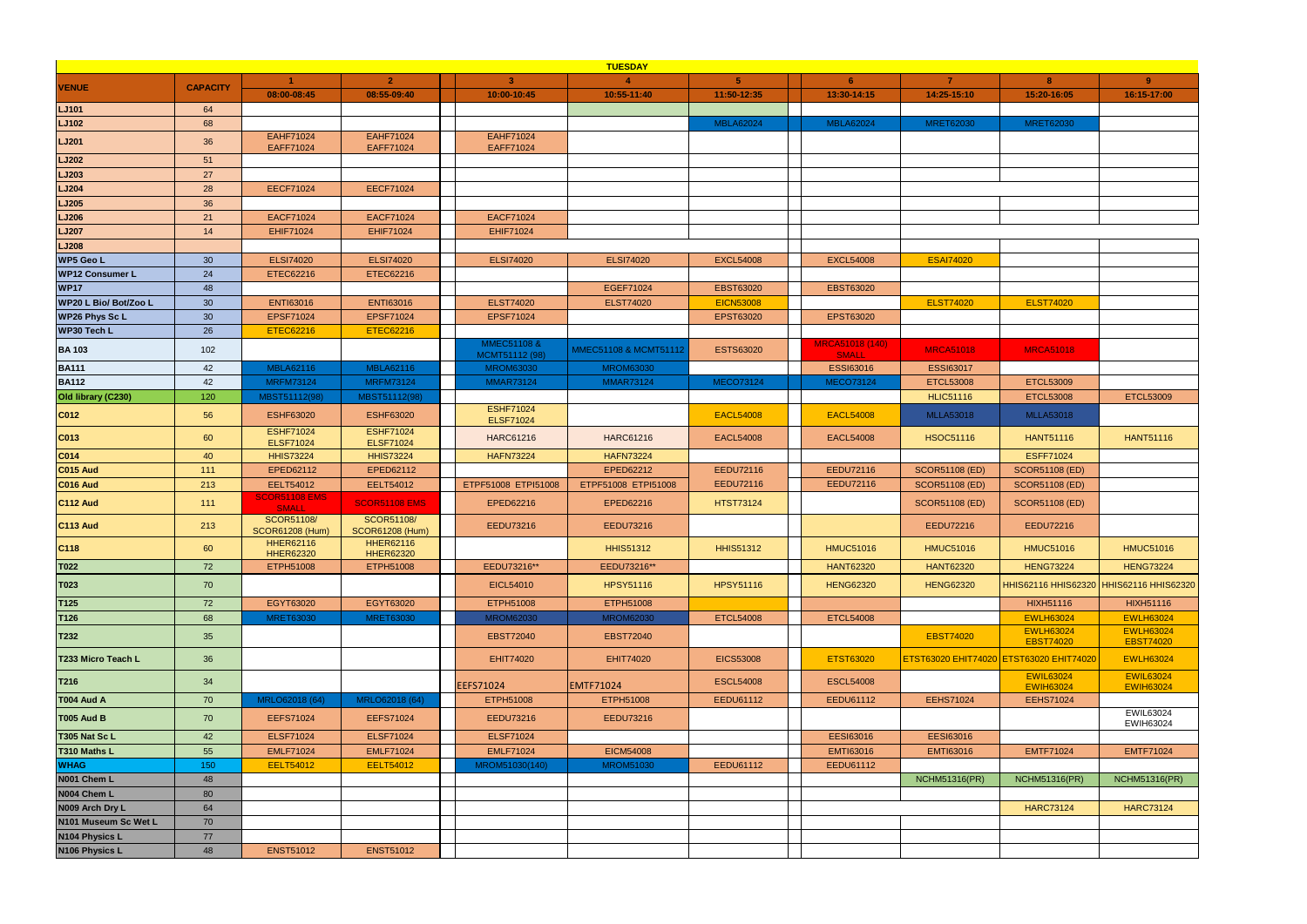| N201 Geo GIS L<br>58<br>N204 Bio/Bot/Zoo L<br>73<br>NBOT62320(PR)<br><b>NBOT62320(PR)</b><br><b>NBOT62320(PR)</b><br>N205 Bio/Bot/Zoo L<br>80<br><b>NIAP51310</b><br><b>NIAP51310</b><br>Classroom 2 (103)<br><b>NDAS62112</b><br>80<br><b>NOCN62112</b><br><b>NOCN62112</b><br><b>NDAS62112</b><br>NSTA73112/NMST73116<br><b>NAPM62320</b><br>NSTA73112/NMST73116<br><b>NMAL73112</b><br><b>NSIP73116</b><br><b>NSIP73116</b><br>80<br><b>NAPM62320</b><br><b>NMAL73112</b><br>NMAT73315/73515<br>80<br>NMAT73315/73515<br>NSTA73315/73515<br>NSTA7335/73515<br>NITE62110<br><b>NPRC62310</b><br><b>NPRC62310</b><br><b>NSOE62120</b><br>NITE62110<br>Lecture hall 1 (001)<br>160<br><b>NSOE62120</b><br><b>NPRJ63030</b><br><b>NSOE63125</b><br><b>NSOE63125</b><br><b>NPRJ63030</b><br>Lecture hall 2 (004)<br>160<br><b>NPRJ63030</b><br><b>NAPM51316</b><br><b>NPRJ63030</b><br>NAPM51316<br>320<br>ETLE71116<br><b>NITF51320</b><br><b>NITF51320</b><br><b>SCOR61016 NAS</b><br><b>SCOR61016 (NAS)</b><br>ETLE71116 | <b>N118</b> | 84  | <b>NPHY51316</b> | <b>NPHY51316</b> | <b>NBOT73330</b> | <b>NCOS62320</b> | <b>NCOS62320</b> | <b>NGEO73230</b> | <b>NGEO73230</b> | NPHY73415 / 73615 | NPHY73415 / 73615 |
|---------------------------------------------------------------------------------------------------------------------------------------------------------------------------------------------------------------------------------------------------------------------------------------------------------------------------------------------------------------------------------------------------------------------------------------------------------------------------------------------------------------------------------------------------------------------------------------------------------------------------------------------------------------------------------------------------------------------------------------------------------------------------------------------------------------------------------------------------------------------------------------------------------------------------------------------------------------------------------------------------------------------------|-------------|-----|------------------|------------------|------------------|------------------|------------------|------------------|------------------|-------------------|-------------------|
|                                                                                                                                                                                                                                                                                                                                                                                                                                                                                                                                                                                                                                                                                                                                                                                                                                                                                                                                                                                                                           |             |     |                  |                  |                  |                  |                  |                  |                  |                   |                   |
| Classroom 1 (102)<br>Classroom 3 (104)<br>Classroom 4(105)<br>Aud 1 (001)                                                                                                                                                                                                                                                                                                                                                                                                                                                                                                                                                                                                                                                                                                                                                                                                                                                                                                                                                 |             |     |                  |                  |                  |                  |                  |                  |                  |                   |                   |
|                                                                                                                                                                                                                                                                                                                                                                                                                                                                                                                                                                                                                                                                                                                                                                                                                                                                                                                                                                                                                           |             |     |                  |                  |                  |                  |                  |                  |                  |                   |                   |
|                                                                                                                                                                                                                                                                                                                                                                                                                                                                                                                                                                                                                                                                                                                                                                                                                                                                                                                                                                                                                           |             |     |                  |                  |                  |                  |                  |                  |                  |                   |                   |
|                                                                                                                                                                                                                                                                                                                                                                                                                                                                                                                                                                                                                                                                                                                                                                                                                                                                                                                                                                                                                           |             |     |                  |                  |                  |                  |                  |                  |                  |                   |                   |
|                                                                                                                                                                                                                                                                                                                                                                                                                                                                                                                                                                                                                                                                                                                                                                                                                                                                                                                                                                                                                           |             |     |                  |                  |                  |                  |                  |                  |                  |                   |                   |
|                                                                                                                                                                                                                                                                                                                                                                                                                                                                                                                                                                                                                                                                                                                                                                                                                                                                                                                                                                                                                           |             |     |                  |                  |                  |                  |                  |                  |                  |                   |                   |
|                                                                                                                                                                                                                                                                                                                                                                                                                                                                                                                                                                                                                                                                                                                                                                                                                                                                                                                                                                                                                           |             |     |                  |                  |                  |                  |                  |                  |                  |                   |                   |
|                                                                                                                                                                                                                                                                                                                                                                                                                                                                                                                                                                                                                                                                                                                                                                                                                                                                                                                                                                                                                           |             |     |                  |                  |                  |                  |                  |                  |                  |                   |                   |
|                                                                                                                                                                                                                                                                                                                                                                                                                                                                                                                                                                                                                                                                                                                                                                                                                                                                                                                                                                                                                           |             |     |                  |                  |                  |                  |                  |                  |                  |                   |                   |
|                                                                                                                                                                                                                                                                                                                                                                                                                                                                                                                                                                                                                                                                                                                                                                                                                                                                                                                                                                                                                           | Aud 2 (006) | 320 | <b>NSTA51516</b> | <b>NSTA51516</b> |                  |                  |                  | <b>HCON51116</b> | <b>HCON51116</b> |                   |                   |
| NBOT62420 Pr<br>N205 Bio/Bot/Zoo L<br>NBOT62420 Pr<br><b>NBOT62420 Pr</b><br>48                                                                                                                                                                                                                                                                                                                                                                                                                                                                                                                                                                                                                                                                                                                                                                                                                                                                                                                                           |             |     |                  |                  |                  |                  |                  |                  |                  |                   |                   |
| <b>N217</b><br><b>NBOT62320</b><br><b>NBOT62320</b><br>NCHM62310/62510<br><b>NGEO62320</b><br><b>NGEO62320</b><br>84<br>NCHM62310/62510                                                                                                                                                                                                                                                                                                                                                                                                                                                                                                                                                                                                                                                                                                                                                                                                                                                                                   |             |     |                  |                  |                  |                  |                  |                  |                  |                   |                   |
| <b>Computer Lab 1</b><br>EICT51104                                                                                                                                                                                                                                                                                                                                                                                                                                                                                                                                                                                                                                                                                                                                                                                                                                                                                                                                                                                        |             |     |                  |                  |                  |                  |                  |                  |                  |                   |                   |
| <b>Computer Lab 2</b><br>EICT51104                                                                                                                                                                                                                                                                                                                                                                                                                                                                                                                                                                                                                                                                                                                                                                                                                                                                                                                                                                                        |             |     |                  |                  |                  |                  |                  |                  |                  |                   |                   |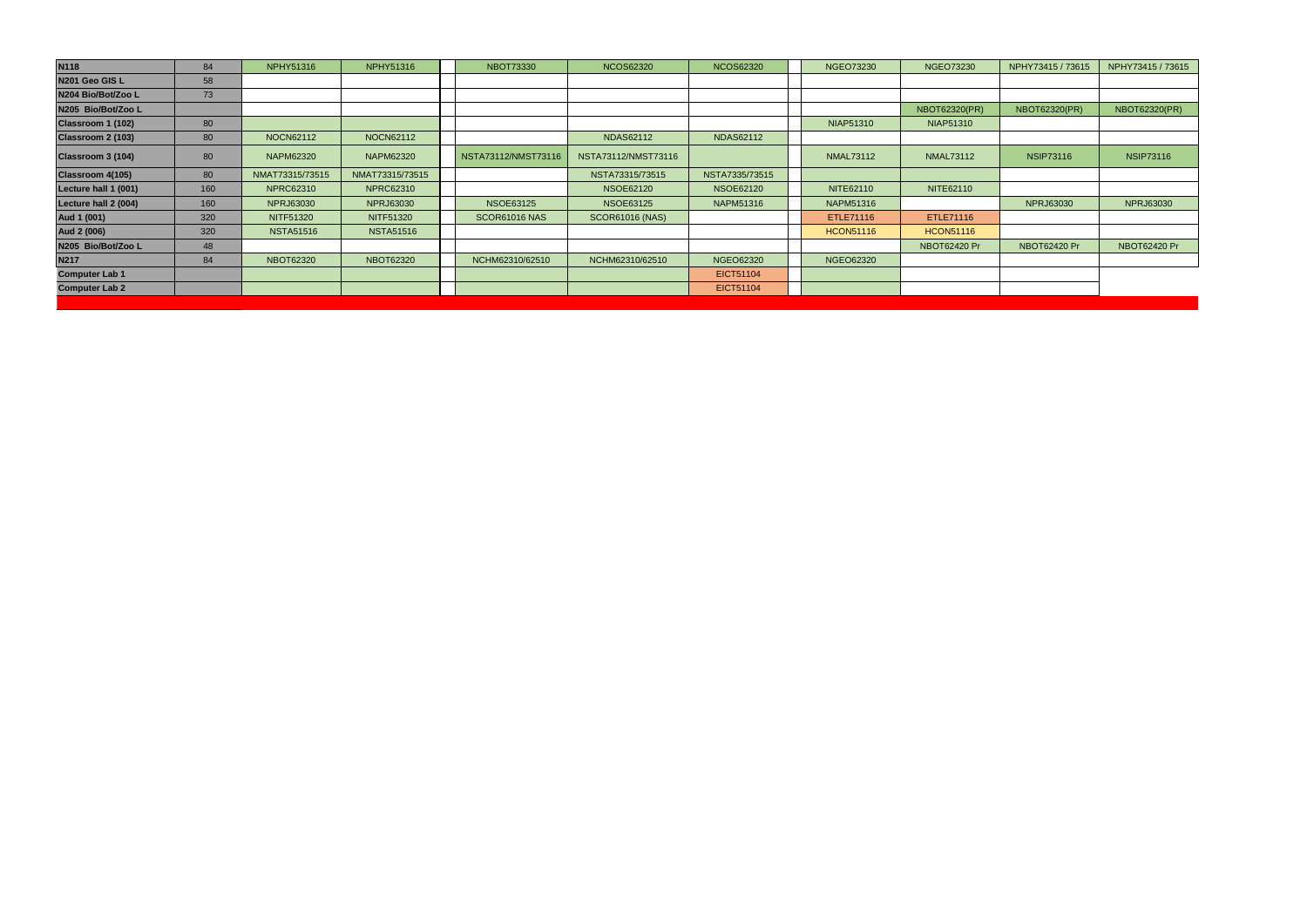|                            |                 |                                                            |                                      |                                | <b>WEDNESDAY</b>      |                                 |                  |                      |                                                                                 |                                |
|----------------------------|-----------------|------------------------------------------------------------|--------------------------------------|--------------------------------|-----------------------|---------------------------------|------------------|----------------------|---------------------------------------------------------------------------------|--------------------------------|
| <b>VENUE</b>               | <b>CAPACITY</b> |                                                            | $\overline{2}$                       | $\mathbf{R}$                   |                       | 5                               | 6                | $\overline{7}$       | 8                                                                               | $9^{\circ}$                    |
|                            |                 | 08:00-08:45                                                | 08:55-09:40                          | 10:00-10:45                    | 10:55-11:40           | 11:50-12:35                     | 13:30-14:15      | 14:25-15:10          | 15:20-16:05                                                                     | 16:15-17:00                    |
| <b>LJ101</b>               | 64              |                                                            |                                      |                                |                       |                                 |                  |                      |                                                                                 |                                |
| <b>LJ102</b>               | 68              |                                                            |                                      |                                |                       |                                 |                  | <b>ESSC61112</b>     | <b>ESSC61112</b>                                                                |                                |
| <b>LJ201</b>               | 36              |                                                            |                                      |                                |                       |                                 |                  |                      |                                                                                 |                                |
| <b>LJ202</b>               | 51              | <b>HTST62320</b>                                           | <b>HTST62320</b>                     |                                |                       |                                 |                  |                      |                                                                                 |                                |
| <b>LJ203</b>               | 27              | EPEF61020                                                  | EPEF61020                            |                                |                       |                                 |                  |                      |                                                                                 |                                |
| <b>LJ204</b>               | 28              |                                                            |                                      |                                |                       |                                 |                  |                      |                                                                                 |                                |
| <b>LJ205</b>               | 36              |                                                            |                                      |                                |                       |                                 |                  |                      |                                                                                 |                                |
| LJ206                      | 21              | <b>METR73124</b>                                           | <b>METR73124</b>                     |                                |                       |                                 |                  |                      |                                                                                 |                                |
| <b>LJ207</b>               | 14              |                                                            |                                      |                                |                       |                                 |                  |                      |                                                                                 |                                |
| <b>WP5 Geo L</b>           | 30 <sup>°</sup> | ETGT63020                                                  | ETGT63020                            |                                |                       | <b>EPST74020</b>                | <b>EPST74020</b> | <b>EPED61212 TUT</b> | EPED61212 TUT                                                                   |                                |
| <b>WP12 Consumer L</b>     | 24              |                                                            |                                      | ETEC62116                      | ETEC62116             |                                 |                  |                      |                                                                                 |                                |
| <b>WP17</b>                | 48              | <b>EMST74020</b><br><b>EMFT74020</b>                       | <b>EMST74020</b><br><b>EMFT74020</b> | EELT51012                      | EELT51012             | <b>EACL51008</b>                | <b>EACL51008</b> | <b>EPED61212 TUT</b> | EPED61212 TUT                                                                   |                                |
| WP20 L Bio/ Bot/Zoo L      | 30              |                                                            |                                      |                                |                       |                                 | <b>ENST63020</b> | <b>ENST63020</b>     | <b>ENTI63016</b>                                                                | <b>ENTI63016</b>               |
| <b>WP26 Phys Sc L</b>      | 30 <sup>°</sup> |                                                            |                                      | <b>ENST62012</b>               | <b>ENST62012</b>      | <b>EPST74020</b>                | <b>EPST74020</b> | EPSC52116            | EPSC52116                                                                       |                                |
| WP30 Tech L                | 26              |                                                            |                                      | ETGT74020                      | <b>ETGT74020</b>      |                                 |                  |                      |                                                                                 |                                |
| <b>BA103</b>               | 102             | <b>MRFM62018</b>                                           | <b>MRFM62018</b>                     | <b>EENG61112</b>               | <b>EENG61112</b>      | <b>ECUR61012</b>                | <b>ECUR61012</b> |                      |                                                                                 |                                |
| <b>BA111</b>               | 42              | <b>MBMT62116</b>                                           |                                      |                                |                       | MECO62116                       |                  |                      |                                                                                 |                                |
| <b>BA112</b>               | 42              | <b>MACC73124</b>                                           | <b>MACC73124</b>                     |                                | <b>MBMT73124</b>      | <b>MBMT73124</b>                | ELCO61024        | ELCO61024            |                                                                                 |                                |
| Old library (C230)         | 120             | <b>ESSC62012</b>                                           | ESSC62012                            |                                |                       |                                 | ELSI62012        | ELSI62012            | <b>EBMA52012</b>                                                                | <b>EBMA52012</b>               |
| C012                       | 56              | <b>HSTS62216</b>                                           | <b>HSTS62216</b>                     | <b>MRRE63018</b>               | <b>MRRE63018</b>      |                                 | <b>NGEO62416</b> | <b>NGEO62416</b>     |                                                                                 |                                |
| C013                       | 60              | <b>MRPR63024</b>                                           | <b>MRPR63024</b>                     | <b>MACC62116</b>               | <b>MACC62116</b>      | <b>HARC62216</b>                |                  | EPED61212 TUT        | EPED61212 TUT                                                                   |                                |
| C014                       | 40              | HTPH51116                                                  | HTPH51116                            | <b>HSAG51116</b>               | <b>HSAG51116</b>      | <b>HSOC73124</b>                | <b>HANT73224</b> | <b>HANT73224</b>     | <b>HCRE62320</b>                                                                | <b>HCRE62320</b>               |
| <b>C015 Aud</b>            | 111             | <b>HECS51116</b>                                           | <b>HECS51116</b>                     | <b>EENL61212</b>               | <b>EENL61212</b>      |                                 | <b>HBIS51116</b> | <b>HBIS51116</b>     | <b>HPSY73124</b>                                                                | <b>HPSY73124</b>               |
| <b>C016 Aud</b>            | 213             | <b>HAFN62216</b>                                           | <b>HAFN62216</b>                     | <b>HLIC51116</b>               | <b>HLIC51116</b>      | <b>HSTS51116</b>                | <b>HSTS51116</b> |                      | <b>EPED61212</b>                                                                | EPED61212                      |
| <b>C112 Aud</b>            | 111             | <b>MPME51112</b><br><b>MECO51116 (137)</b><br><b>SMALL</b> | <b>MPME51112</b><br><b>MECO51116</b> | MBLA62024 (64)                 | <b>MBLA62024</b>      |                                 | <b>HPSY62116</b> | <b>HPSY62116</b>     | <b>HENG62216</b>                                                                | <b>HENG62216</b>               |
| <b>C113 Aud</b>            | 213             | <b>HENG61216</b>                                           | <b>HENG61216</b>                     | MBMT51116 &<br>MBUS51112 (136) | MBMT51116 & MBUS51112 | MFAC51112 &<br><b>MACC51116</b> | <b>HANT73124</b> | <b>HANT73124</b>     |                                                                                 |                                |
| C <sub>118</sub>           | 60              | <b>HHIS51312</b>                                           | <b>HHIS51312</b>                     |                                | <b>NMES51212</b>      | <b>NMES51212</b>                | <b>NMTH51112</b> | <b>NMTH51112</b>     |                                                                                 |                                |
| T022                       | 72              | <b>EHIT63020</b>                                           | <b>EHIT63020</b>                     | <b>HHIS73224</b>               | <b>HHIS73224</b>      | <b>ESCL51008</b>                | ELSI62012        | <b>EXHI74020</b>     | <b>EXHI74020</b>                                                                |                                |
| T023<br>T125               | 70              | <b>ELSI63016</b>                                           | <b>ELSI63016</b>                     | <b>HSOC62116</b>               | <b>HSOC62116</b>      | <b>EAAI74020</b>                | <b>EEAI74020</b> | ELST51112TUT         | ELST51112TUT                                                                    |                                |
|                            | 72              | EPEF61024                                                  | EPEF61025                            | <b>ETMS74020</b>               | <b>ETMS74021</b>      | <b>ESTS74020</b>                | <b>ESTS74020</b> | ELST51112TUT         | ELST51112TUT                                                                    |                                |
| T126                       | 68              | <b>EECT63020</b>                                           | <b>EECT63020</b>                     | <b>HAFN51116</b>               | <b>HAFN51116</b>      | EMTH51012                       | <b>EMTH51012</b> | ELST51112TUT         | ELST51112TUT                                                                    |                                |
| T232                       | 35              | EACT74020                                                  | EACT74020                            | M-TEACHING                     | M-TEACHING            | M-TEACHING                      | <b>ESCL51008</b> |                      |                                                                                 |                                |
| T233                       | 36              | <b>HHER73124</b>                                           | <b>HHER73124</b>                     | M-TEACHING                     | M-TEACHING            | M-TEACHING                      | <b>ESTS74020</b> |                      |                                                                                 |                                |
| T215 Micro Teach L         | 36              | <b>EMLT63020</b>                                           | <b>EMLT63020</b>                     | M-TEACHING                     | <b>M-TEACHING</b>     | M-TEACHING                      |                  |                      |                                                                                 |                                |
| T216                       | 30              |                                                            |                                      | <b>M-TEACHING</b>              | M-TEACHING            | M-TEACHING                      | <b>EXCL51008</b> |                      |                                                                                 |                                |
| <b>T226 (TEACHING LAB)</b> | 50              |                                                            |                                      |                                |                       |                                 | ELCO61024        | ELCO61024            |                                                                                 |                                |
| T004 Aud A                 | 70              | <b>EEAI74020</b>                                           | <b>EEAI74020</b>                     |                                |                       | <b>EXCL51008</b>                | EAHI63016        | EAHI63016            | <b>NMAT62410</b><br>NMAT624610                                                  | <b>NMAT62410</b><br>NMAT624610 |
| <b>T005 Aud B</b>          | 70              | <b>EEHI74020</b>                                           | <b>EEHI74020</b>                     |                                |                       |                                 | <b>EEHS63020</b> | <b>EEHS63020</b>     | EDU73116                                                                        | EDU73116                       |
| T305 Nat Sc L              | 42              | <b>ELST63020</b>                                           | <b>ELST63020</b>                     | <b>ENST74020</b>               | <b>ENST74021</b>      |                                 |                  |                      |                                                                                 |                                |
| T310 Maths L               | 55              | <b>EMTH51012</b>                                           | <b>EMTH51012</b>                     | <b>NMAT51416</b>               | <b>NMAT51416</b>      |                                 |                  |                      | <b>EMTH62012</b>                                                                | EMTH62012                      |
| <b>WHAG</b>                | 150             | MRFM51024 (140)                                            | <b>MRFM51024</b>                     | MCOM51018 (140)                | MCOM51018             | MRET51030 (140)                 | MBST51112 (98)   | <b>MBST51112</b>     |                                                                                 | EPED61212                      |
| N001 Chem L                | 48              |                                                            |                                      |                                |                       |                                 |                  |                      |                                                                                 |                                |
| N004 Chem L                | 80              |                                                            |                                      |                                | NCHIM73415/73615      | NCHIM73415/73615                |                  |                      | NCHIM73415/73615 Pr NCHIM73415/73615 Pr NCHIM73415/73615 Pr NCHIM73415/73615 Pr |                                |
| N009 Arch Dry L            | 64              | <b>HWIL61208</b>                                           | <b>HWIL61208</b>                     | <b>HWIL61208</b>               | <b>HWIL61208</b>      | <b>HWIL61208</b>                |                  |                      |                                                                                 |                                |
| N101 Museum Sc Wet L       | 70              |                                                            |                                      |                                |                       |                                 |                  |                      |                                                                                 |                                |
| N104 Physics L             | 77              |                                                            |                                      |                                |                       |                                 |                  | NPHY51316 (PR)       | NPHY51316 (PR)                                                                  | NPHY51316 (PR)                 |
| N106 Physics L             | 48              |                                                            |                                      |                                |                       |                                 |                  |                      |                                                                                 |                                |
| N118                       | 84              | NAPM51316                                                  | NAPM51316                            |                                |                       |                                 | NCHM62310/62510  | NCHM62310/62510      | <b>NGEO62320</b>                                                                | NGEO62320                      |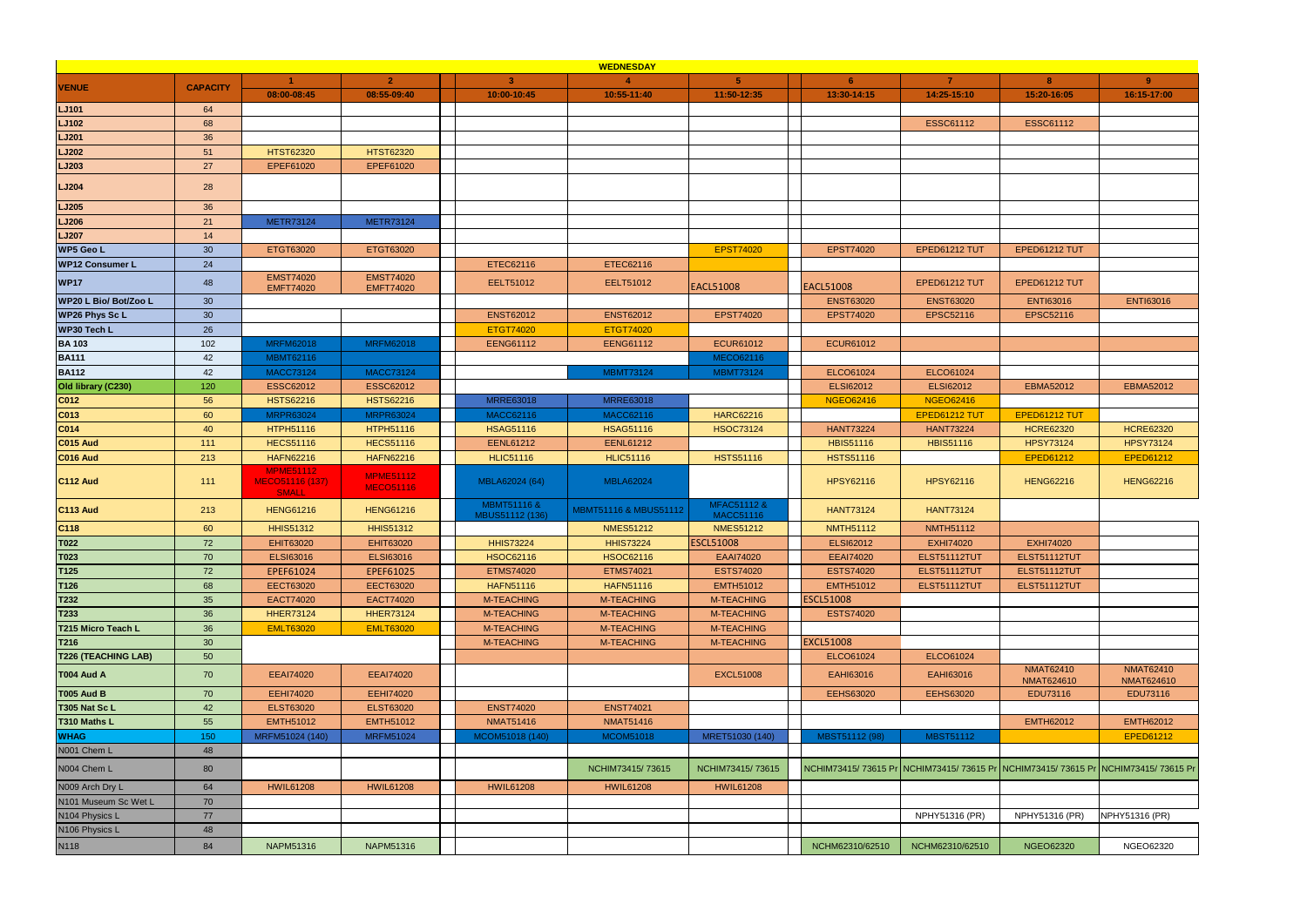| N201 Geo GIS L       | 58  |                  |                  |                  |                  |                  |                  |                  |                  |                  |
|----------------------|-----|------------------|------------------|------------------|------------------|------------------|------------------|------------------|------------------|------------------|
| N204 Bio/Bot/Zoo L   | 73  |                  |                  | NZO062320        | NZOO62320        | NZO062320        |                  |                  |                  |                  |
| Classroom 1 (102)    | 80  | <b>NBCA51110</b> | <b>NBCA51110</b> |                  | <b>NCOS73124</b> | <b>NCOS73124</b> |                  |                  |                  |                  |
| Classroom 2 (103)    | 80  | <b>NSTI62112</b> | <b>NSTI62112</b> | NSTA73315/73515  |                  |                  |                  |                  | <b>NMAT62320</b> | <b>NMAT62320</b> |
| Classroom 3(104)     | 80  | NAPM73315/73515  | <b>NAPM73315</b> | <b>NDSE73116</b> | <b>NDSE73116</b> |                  |                  |                  | <b>NDSE73116</b> | <b>NDSE73116</b> |
| Classroom 4(105)     | 80  | NPHY62510/62310  | NPHY62410/62610  | <b>NSTA62320</b> | <b>NSTA62320</b> |                  |                  |                  |                  |                  |
| Lecture Hall 1 (003) | 160 | ETLE71116        | ETLE71116        |                  | <b>NPRG62120</b> | <b>NPRG62120</b> | NITE62110        | NITE62110        |                  |                  |
| Lecture Hall 2 (004) | 160 | <b>NINS63120</b> | <b>NINS63120</b> |                  | <b>NPRG63125</b> | <b>NPRG63125</b> | <b>NCOS62320</b> | <b>NCOS62320</b> | NMAT62320        | <b>NMAT62320</b> |
| Audi 1 (001)         | 320 | <b>NPRG51320</b> | <b>NPRG51320</b> |                  | <b>NADF51120</b> | <b>NADF51120</b> |                  |                  |                  |                  |
| Audi 2 (006)         | 320 | <b>VBLG51316</b> | <b>NBLG51316</b> | <b>NMAT51516</b> | <b>NMAT51516</b> |                  |                  | <b>NSTA51516</b> | <b>NSTA51516</b> |                  |
| N205 Bio/Bot/Zoo L   | 48  |                  |                  |                  |                  |                  |                  |                  |                  |                  |
| N217                 | 84  | <b>NGEO73130</b> | NGEO73130        | <b>NBOT73330</b> |                  | <b>NCHM51316</b> | <b>NCHM51316</b> |                  |                  |                  |
| Computer Lab 1       |     |                  |                  |                  |                  |                  | NOCN62112        | NOCN62112        |                  |                  |
| Computer Lab 2       |     |                  |                  |                  |                  |                  | <b>NFLA73116</b> | <b>NFLA73116</b> |                  |                  |
|                      |     |                  |                  |                  |                  |                  |                  |                  |                  |                  |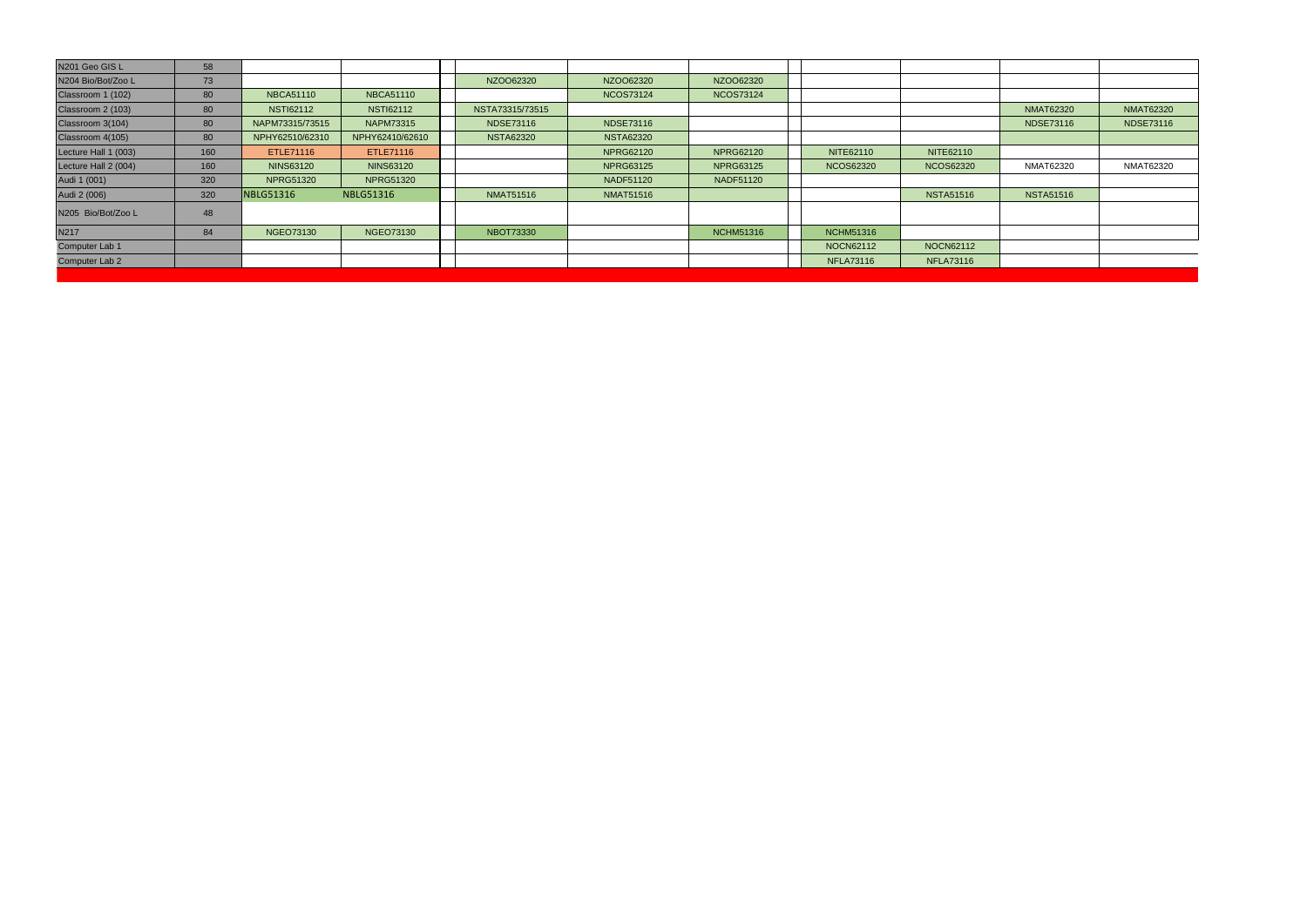|                        |                 |                    |                    |                                         | <b>THURSDAY</b>                         |                  |                  |                                      |                  |                  |
|------------------------|-----------------|--------------------|--------------------|-----------------------------------------|-----------------------------------------|------------------|------------------|--------------------------------------|------------------|------------------|
|                        |                 |                    | $\overline{2}$     | $\mathbf{3}$                            |                                         | -5.              | 6                | $\overline{7}$                       | 8                | $9^{\circ}$      |
| <b>VENUE</b>           | <b>CAPACITY</b> | 08:00-08:45        | 08:55-09:40        | 10:00-10:45                             | 10:55-11:40                             | 11:50-12:35      | 13:30-14:15      | 14:25-15:10                          | 15:20-16:05      | 16:15-17:00      |
| <b>LJ101</b>           | 64              |                    |                    |                                         |                                         |                  |                  |                                      |                  |                  |
| <b>LJ102</b>           | 68              |                    |                    |                                         |                                         |                  |                  |                                      |                  |                  |
| <b>LJ201</b>           | 36              |                    |                    |                                         |                                         |                  |                  |                                      |                  |                  |
| <b>LJ202</b>           | 51              |                    |                    |                                         |                                         |                  |                  |                                      |                  |                  |
| <b>LJ203</b>           | 27              |                    |                    | <b>EEHS71024</b>                        | <b>EEHS71024</b>                        | <b>EMTS71024</b> |                  |                                      |                  |                  |
| <b>LJ204</b>           | 28              | <b>HAFN73224</b>   | <b>HAFN73224</b>   |                                         |                                         |                  | <b>EMTS71024</b> |                                      |                  |                  |
| <b>LJ205</b>           | 36              |                    |                    | <b>ESHS71024</b><br><b>ESFS71024</b>    | <b>ESHS71024</b><br><b>ESFS71024</b>    |                  |                  | <b>ESHS71024</b><br><b>ESFS71024</b> |                  |                  |
| <b>LJ206</b>           | 21              |                    |                    | <b>EAFS71024</b><br><b>EAHS71024</b>    | <b>EAFS71024</b><br><b>EAHS71024</b>    |                  | <b>HSTS73224</b> | <b>HSTS73224</b>                     |                  |                  |
| <b>LJ207</b>           | 14              |                    |                    |                                         |                                         |                  |                  |                                      |                  |                  |
| WP5 Geo L              | 30              |                    |                    | <b>ESSS71024</b>                        | <b>ESSS71024</b>                        | <b>EAHF74020</b> | <b>EAHF74020</b> |                                      |                  |                  |
| <b>WP12 Consumer L</b> | 24              |                    |                    |                                         |                                         |                  |                  |                                      |                  |                  |
| <b>WP17</b>            | 48              |                    |                    | EGYT74020                               | EGYT74020                               |                  | <b>HAFN61416</b> | <b>HGRE61416</b>                     |                  |                  |
| WP20 L Bio/ Bot/Zoo L  | 30 <sup>°</sup> |                    |                    | <b>ELST74020</b>                        | <b>ELST74020</b>                        | <b>EICN53008</b> | <b>ELST63020</b> | <b>ELST63020</b>                     |                  |                  |
| <b>WP26 Phys Sc L</b>  | 30              |                    |                    | <b>ENST61112</b>                        | <b>ENST61112</b>                        | EPST63020        | EPST63020        | <b>EPST63020</b>                     | <b>EPST63020</b> |                  |
| <b>WP30 Tech L</b>     | 26              |                    |                    | <b>ETES71024</b>                        | ETES71024                               |                  |                  |                                      |                  |                  |
| <b>BA103</b>           | 102             |                    |                    | <b>MBST51112</b>                        | <b>MBST51112</b>                        |                  | MRCA51018 SMALL  | <b>MRCA51018</b>                     | <b>MRCA51018</b> |                  |
| <b>BA111</b>           | 42              |                    |                    | <b>MRFM73124</b>                        | <b>MRFM73124</b>                        | <b>HANT61416</b> | <b>HANT61416</b> | <b>MLLA53018</b>                     | <b>MLLA53018</b> |                  |
| <b>BA112</b>           | 42              | <b>MECO73124</b>   | <b>MECO73124</b>   | <b>MROM63030</b>                        | <b>MROM63030</b>                        | <b>MBMT73124</b> | <b>MBMT73124</b> | <b>MMAR73124</b>                     | <b>MMAR73124</b> |                  |
| Old library (C230)     | 120             | EEDU73216          | EEDU73216          |                                         |                                         | <b>ELST51112</b> | <b>ELST51112</b> | EAFR51032                            | EAFR51032        |                  |
| C012                   | 56              | <b>HANT62320</b>   | <b>HANT62320</b>   | <b>HECS51116</b>                        | <b>HECS51116</b>                        | EAHS63020        | <b>EAHS63020</b> |                                      |                  |                  |
| CO13                   | 60              | <b>HSOC61416</b>   | <b>HSOC61416</b>   | ESHS74020                               | <b>ESHS74020</b>                        | <b>HPSY73224</b> | <b>HLTP51116</b> | <b>HLTP51116</b>                     |                  |                  |
| C014                   | 40              | <b>MRPR63024</b>   | <b>MRPR63025</b>   | <b>HSOC62216</b>                        | <b>HSOC62216</b>                        |                  |                  | <b>HSTS61416</b>                     | <b>HSTS51116</b> | <b>HSOC73124</b> |
| <b>C015 Aud</b>        | 111             | ETPH62008          | ETPH62008          | <b>MBLA62116</b>                        | <b>MBLA62116</b>                        | <b>HHER62216</b> | <b>HHER62216</b> |                                      | <b>HSTS51116</b> |                  |
| <b>C016 Aud</b>        | 213             | <b>EWLH/I74040</b> | <b>EWLH/I74040</b> | EPED62112                               | EPED62112                               | EEDU51112        | EEDU51112        | <b>HHER61216</b>                     | <b>HHER61216</b> | HTS61216         |
| <b>C112 Aud</b>        | 111             | <b>ETPI62008</b>   | <b>ETPI62008</b>   | EPED62212                               | EPED62212                               | <b>EEDU72116</b> | EEDU72116        |                                      |                  |                  |
| <b>C113 Aud</b>        | 213             | <b>ETPH62008</b>   | ETPH62008          | EPED62112                               | EPED62112                               | EEDU72116        | <b>EEDU72116</b> | <b>MECO61216</b>                     | <b>MECO61216</b> |                  |
| C <sub>118</sub>       | 60              | <b>HMPM51212</b>   | <b>HMPM51212</b>   | <b>NMTH51112</b>                        | <b>NMES51212</b>                        | <b>NMES51212</b> | <b>NMES51212</b> | <b>NMES51212</b>                     |                  |                  |
| T022                   | $72 + 23$       |                    |                    | <b>EEDU61212</b>                        | <b>EEDU61212</b>                        | ESSI63016        | <b>ESSI63016</b> |                                      |                  |                  |
| T023                   | $60 + 15$       | EEHI63016          | EEHI63016          | <b>HSOC62320</b>                        | <b>HSOC62320</b>                        | <b>MRRE63018</b> | <b>MRRE63018</b> | <b>ESHS74020</b>                     | <b>ESHS74020</b> |                  |
| T125                   | $72 + 30$       | <b>MRFM62018</b>   | <b>MRFM62019</b>   | <b>EHIT74020</b>                        | EHIT74020                               |                  |                  |                                      | EALT51012        | EALT51012        |
| T126                   | 68              | <b>EEDU73216</b>   | <b>EEDU73216</b>   | <b>MRLO62018</b>                        | <b>MRLO62018</b>                        | <b>ESHS63020</b> | <b>ESHS63020</b> | <b>MROM62030</b>                     | <b>MROM62030</b> |                  |
| T232                   | 35              |                    |                    | <b>EBST74020</b>                        | <b>EBST74020</b>                        | <b>EEMF71024</b> | <b>EEMF71024</b> |                                      |                  |                  |
| T233                   |                 |                    |                    | <b>HENG73224</b>                        | <b>HENG73224</b>                        | <b>EECT74020</b> | <b>EECT74020</b> |                                      | <b>EICS53008</b> | <b>EICS53008</b> |
| T215 Micro Teach L     | 36              |                    |                    | EHIT74020                               | <b>EHIT74020</b>                        | <b>ENST74020</b> | <b>ENST74020</b> |                                      |                  |                  |
| T216                   | 30              | <b>HRES51216</b>   | <b>HRES51216</b>   | <b>HANT61216</b>                        | <b>HANT61216</b>                        | <b>ENST74020</b> | <b>ENST74020</b> | <b>MECO62116</b>                     | <b>MECO62116</b> |                  |
| T205                   | 34              |                    |                    | <b>EEFS71024</b>                        |                                         | ESHF744020       | <b>ESHF74040</b> |                                      |                  |                  |
| T004 Aud A             | $70 + 40$       | <b>ECUR61012</b>   | <b>ECUR61012</b>   | ESMT63020 EMLT63020<br><b>EMFT63020</b> | ESMT63020 EMLT63020<br><b>EMFT63020</b> | <b>EMTI63016</b> | <b>EMTI63016</b> | <b>ELSI74020</b>                     | <b>ELSI74020</b> |                  |
| <b>T005 Aud B</b>      | $70 + 40$       | <b>ESSC51012</b>   | <b>ESSC51012</b>   | <b>ETMS63020</b>                        | <b>ETMS63020</b>                        | <b>ESSI74020</b> | <b>ESSI74020</b> | <b>ESSI74020</b>                     | <b>ESSI74020</b> |                  |
| T305 Nat Sc L          | 42              |                    |                    | <b>ENSS71024</b>                        | <b>ENSS71024</b>                        |                  |                  |                                      |                  |                  |
| T310 Maths L           | 55              |                    |                    | EMTI74020/EMLT74020                     | EMTI74020/EMLT74020                     | <b>ELST51112</b> | <b>ELST51112</b> |                                      |                  |                  |
| <b>WHAG</b>            | 150             | MRFM51024 (140)    | <b>MRFM51024</b>   | MROM51030 (140)                         | <b>MROM51031</b>                        | MRET51030 (140)  | MMEC51108 &      | MMEC51108 &                          |                  |                  |
| N001 Chem L            |                 |                    |                    |                                         |                                         | <b>SMALL</b>     | MCMT51112 (98)   | <b>MCMT51112</b>                     |                  |                  |
| N004 Chem L            | 48<br>80        |                    |                    |                                         |                                         |                  |                  |                                      |                  |                  |
|                        |                 |                    |                    |                                         |                                         |                  |                  |                                      |                  |                  |
| N009 Arch Dry L        | 64              | <b>HARC73124</b>   | <b>HARC73124</b>   |                                         |                                         |                  |                  | <b>HARC62116</b>                     | <b>HARC62116</b> |                  |
| N101 Museum Sc Wet L   | 70              | <b>HWIL61208</b>   | <b>HWIL61208</b>   | <b>HWIL61208</b>                        | <b>HWIL61208</b>                        | <b>HWIL61208</b> |                  |                                      |                  |                  |
| N104 Physics L         | 77              |                    |                    |                                         |                                         |                  |                  |                                      |                  |                  |
| N106 Physics L         | 48              |                    |                    |                                         | NPHY62510/62310                         | NPHY62510/62310  | NPHY62510/62310  | NPHY62510/62310                      | NPHY62510/62310  | NPHY62510/62310  |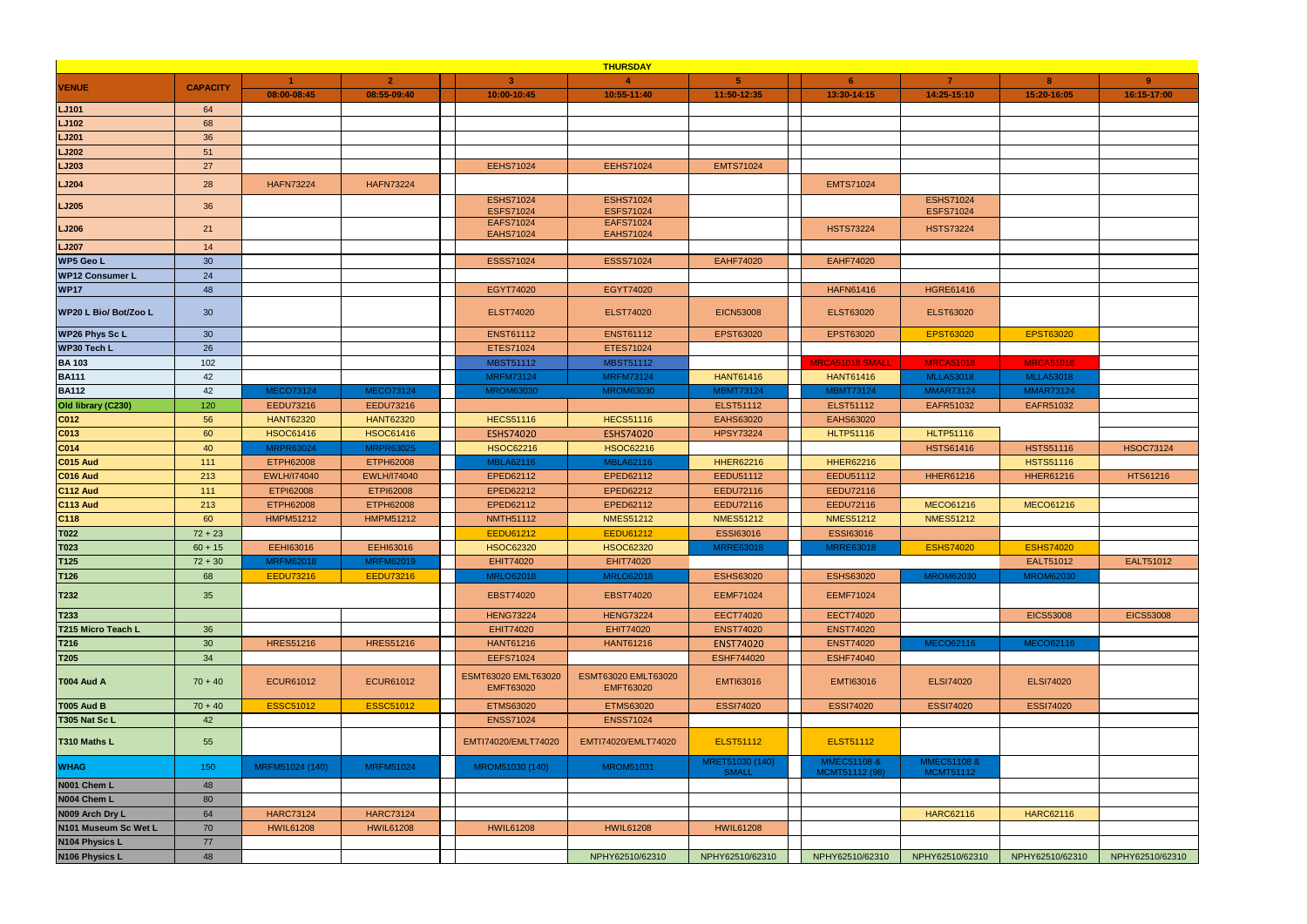| <b>N118</b>           | 84  | <b>NCHM518316</b> | <b>NCHM51316</b> | NZOO73330         | NZO073330         | <b>NBOT73330</b> | <b>NBOT73330</b> |                                   |                                   |                                   |
|-----------------------|-----|-------------------|------------------|-------------------|-------------------|------------------|------------------|-----------------------------------|-----------------------------------|-----------------------------------|
| N201 Geo GIS L        | 58  |                   |                  |                   |                   |                  |                  | <b>NGEO51416 Pr</b><br>/NGEO51416 | <b>NGEO51316 Pr</b><br>/NGEO51416 | <b>NGEO51316 Pr</b><br>/NGEO51416 |
| N204 Bio/Bot/Zoo L    | 73  |                   |                  |                   |                   |                  |                  |                                   |                                   |                                   |
| Classroom 1 (102)     | 80  | <b>NBCA51110</b>  | <b>NBCA51110</b> | <b>NCOS51316</b>  | <b>NCOS51316</b>  |                  |                  | <b>NIAP51310</b>                  | <b>NIAP51310</b>                  |                                   |
| Classroom 2 (103)     | 80  | <b>NDAS62112</b>  | <b>NDAS62112</b> | <b>NSTI62112</b>  | <b>NSTI62112</b>  |                  | NOCN62112        | NOCN62112                         | NDIM62112                         | NDIM62112                         |
| Classroom 3(104)      | 80  | <b>NCOS62320</b>  | <b>NCOS62320</b> | NAPM73415 / 73615 | NAPM73415 / 73615 |                  | <b>NSIP73116</b> | <b>NSIP73116</b>                  | <b>NCSP7304</b>                   | <b>NCSP73024</b>                  |
| Classroom4(105)       | 80  | <b>NFLA73116</b>  | <b>NFLA73116</b> | NZOO62320         | NZOO62320         | NMAT73315/73515  | NMAT73315/73515  |                                   | <b>NSTA62320</b>                  | <b>NSTA62320</b>                  |
| Lecture Hall 1 (003)  | 160 | <b>NSOE62120</b>  | <b>NSOE62120</b> |                   |                   | <b>NPRC62310</b> | <b>NPRC62310</b> |                                   |                                   |                                   |
| <b>Lecture hall 2</b> | 160 | <b>NSOE63125</b>  | <b>NSOE63125</b> | <b>NAPM62320</b>  | <b>NAPM62320</b>  |                  | <b>NPRJ63030</b> | <b>NPRJ63030</b>                  |                                   |                                   |
| Audi 1 (001)          | 320 | <b>NPRG51320</b>  | <b>NPRG51320</b> |                   | <b>NITF51320</b>  | NITF51320        |                  |                                   |                                   |                                   |
| Audi 2                | 320 |                   |                  |                   |                   | <b>NSTA51516</b> | <b>NSTA51516</b> |                                   |                                   |                                   |
| N205 Bio/Bot/Zoo L    | 48  |                   |                  |                   |                   |                  |                  | NZO073430 Pr                      | NZO073430 Pr                      | NZO073430 Pr                      |
| <b>N217</b>           | 84  | NPHY73415/73615   | NPHY73415/73615  |                   |                   |                  |                  |                                   |                                   |                                   |
| <b>Computer Lab 1</b> |     |                   |                  |                   |                   |                  |                  |                                   | <b>NCOS73124</b>                  | <b>NCOS73124</b>                  |
| <b>Computer Lab 2</b> |     |                   |                  |                   |                   |                  | NHPC841          | NHPC841                           |                                   |                                   |
|                       |     |                   |                  |                   |                   |                  |                  |                                   |                                   |                                   |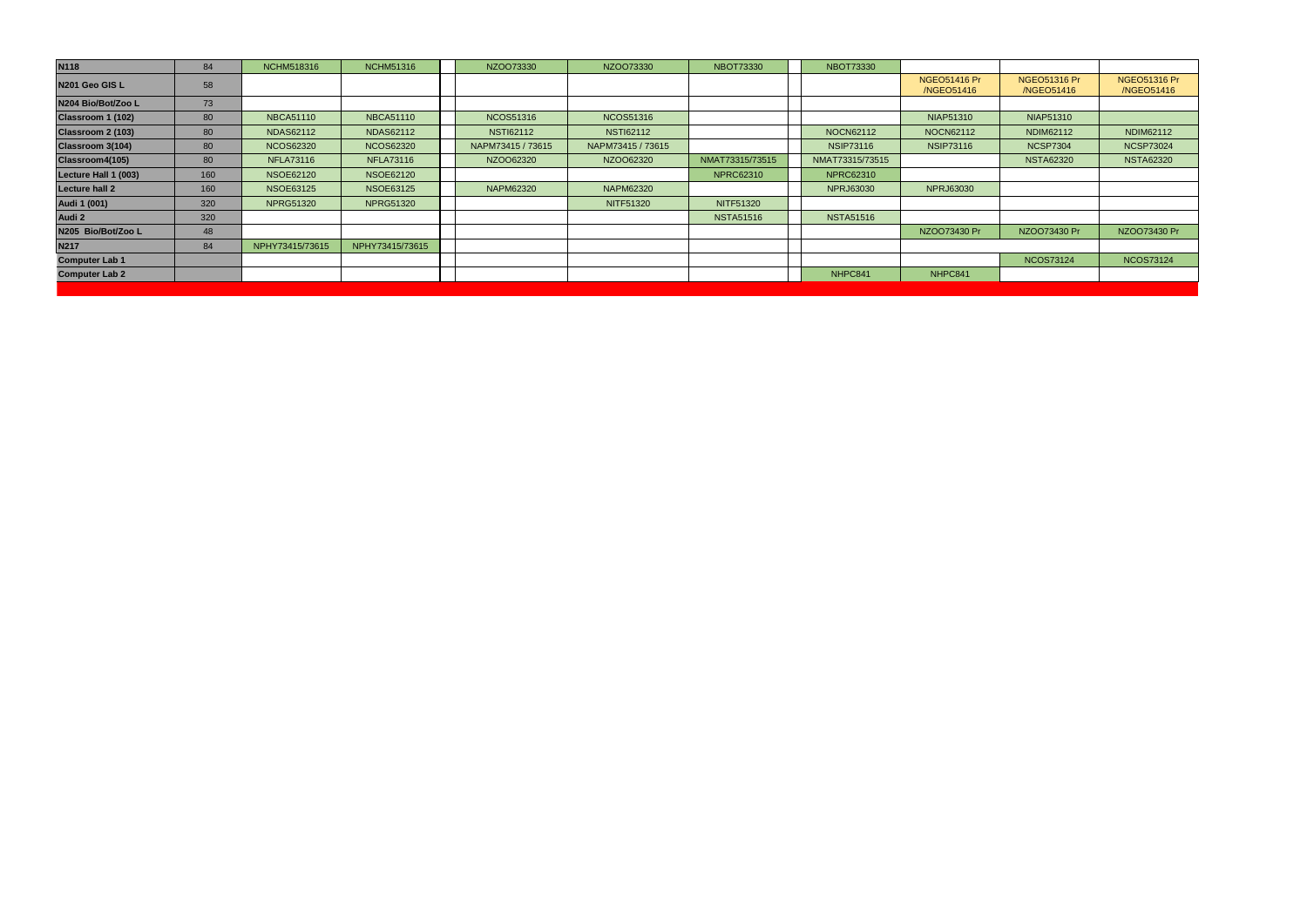|                        |                 |                                 |                                 |                                                       | <b>FRIDAY</b>         |                                            |                                            |                               |                                         |                                     |
|------------------------|-----------------|---------------------------------|---------------------------------|-------------------------------------------------------|-----------------------|--------------------------------------------|--------------------------------------------|-------------------------------|-----------------------------------------|-------------------------------------|
| <b>VENUE</b>           | <b>CAPACITY</b> |                                 | $\overline{2}$                  | 3 <sup>1</sup>                                        | $\blacktriangle$      | $-5$                                       | 6 <sup>1</sup>                             | 7                             | 8                                       | 9                                   |
|                        |                 | 08:00-08:45                     | 08:55-09:40                     | 10:00-10:45                                           | 10:55-11:40           | 11:50-12:35                                | 13:30-14:15                                | 14:25-15:10                   | 15:20-16:05                             | 16:15-17:00                         |
| <b>LJ101</b>           | 64              |                                 |                                 |                                                       |                       |                                            |                                            |                               |                                         |                                     |
| <b>LJ102</b>           | 68              | MRET62030 (64)                  | <b>MRET62030</b>                |                                                       |                       |                                            |                                            |                               |                                         |                                     |
| <b>LJ201</b>           | 36              |                                 |                                 | <b>ESHF71024</b>                                      | <b>ESHF71024</b>      |                                            |                                            |                               |                                         |                                     |
| <b>LJ202</b>           | 51              |                                 |                                 |                                                       |                       |                                            |                                            |                               |                                         |                                     |
| LJ203                  | 27              |                                 |                                 |                                                       |                       |                                            |                                            |                               |                                         |                                     |
| <b>LJ204</b>           | 28              |                                 |                                 |                                                       |                       |                                            |                                            |                               |                                         |                                     |
| <b>LJ205</b>           | 36              |                                 |                                 |                                                       | <b>HHENG61416</b>     | <b>HHENG61416</b>                          |                                            |                               |                                         |                                     |
| <b>LJ206</b>           | 21              | <b>EHIF71024</b>                | <b>EHIF71024</b>                |                                                       |                       | <b>EACF71024</b>                           | <b>EACF71024</b>                           |                               |                                         |                                     |
| <b>LJ207</b>           | 14              | <b>EECF71024</b>                | <b>EECF71024</b>                |                                                       |                       |                                            |                                            |                               |                                         |                                     |
| <b>WP5 Geo L</b>       | 30 <sup>°</sup> | <b>ENTI74020</b>                | <b>ENTI74020</b>                | <b>ENTI74020</b>                                      | <b>ESHI74020</b>      | <b>ESHI74020</b><br><b>EAHI74020</b>       | EAHI74020                                  |                               |                                         |                                     |
| <b>WP12 Consumer L</b> | 24              | ETGT74020                       | ETGT74020                       | ETEC621116                                            | ETEC621116            |                                            |                                            |                               |                                         |                                     |
| <b>WP17</b>            | 48              | <b>ESHI63016</b>                | <b>ESHI63016</b>                | <b>EICN53008</b>                                      | <b>ENST61112</b>      |                                            | <b>HECS51116</b>                           | <b>HECS51116</b>              |                                         |                                     |
| WP20 L Bio/ Bot/Zoo L  | 30              | <b>ENST62012</b>                | <b>ENST62012</b>                | <b>ENST652012</b>                                     | <b>ENST652012</b>     | <b>ENST63020</b>                           | <b>ENST63020</b>                           |                               |                                         |                                     |
| <b>WP26 Phys Sc L</b>  | 30 <sup>°</sup> | <b>ENST61012</b>                | <b>ENST61012</b>                | EPSF71024                                             | EPSF71024             | EPSC521116                                 | EPSC521116                                 |                               |                                         |                                     |
| <b>WP30 Tech L</b>     | 26              | ETGT74020                       | ETGT74020                       | ETEC62116                                             | ETEC62116             |                                            |                                            |                               |                                         |                                     |
| <b>BA103</b>           | 102             | MRET51030 (140)<br><b>SMALL</b> | <b>MRET51030</b>                | <b>MRFM62018</b>                                      | <b>MRFM62018</b>      | <b>METR73124</b>                           | <b>METR73124</b>                           |                               |                                         |                                     |
| <b>BA111</b>           | 42              |                                 |                                 | <b>MRPR63024</b>                                      | <b>MRPR63024</b>      | WIL                                        | WIL                                        |                               |                                         |                                     |
| <b>BA112</b>           | 42              | <b>MRET63030</b>                | <b>MRET63030</b>                | <b>MACC73124</b>                                      | <b>MACC73124</b>      | <b>MECO73124</b>                           | <b>MECO73124</b>                           |                               |                                         |                                     |
| Old library (C230)     | 120             | <b>EBMA52012</b>                | <b>EBMA52012</b>                | <b>ELSI62012</b>                                      | <b>ELSI62012</b>      | <b>ELSI62012</b>                           | ELSI62012                                  | <b>ELSI62012</b>              | <b>ELSI62012</b>                        | <b>ELSI62012</b>                    |
| C012                   | 56              | HIXH61416                       | HIXH61416                       | <b>HANT62116</b>                                      | <b>HANT62116</b>      | MCOM51018(140)<br><b>SMALL</b>             | <b>MCOM51018</b>                           |                               |                                         | <b>HCRE61416</b>                    |
| C013                   | 60              | <b>MACC62116</b>                | <b>MACC62116</b>                | <b>HLTP51116</b>                                      | <b>HLTP51116</b>      |                                            | MECO62116                                  | <b>HSTS73224</b>              | <b>HAFN73124</b>                        | <b>HHIS73124</b>                    |
| CO14                   | 40              | <b>MRFM73124</b>                | <b>MRFM73124</b>                | <b>HHER73124</b>                                      | <b>HHER73124</b>      | <b>HANT73124</b>                           | <b>HANT73124</b>                           | HSOC51116                     | <b>HARC51116</b>                        | <b>HHIS73124</b>                    |
| <b>C015 Aud</b>        | 111             | HAFN612116                      | HAFN612116                      | <b>MRFM51024 (140)SMALL</b>                           | <b>MRFM51024</b>      |                                            | <b>HARC62116</b>                           | <b>HENG62320</b>              | <b>HENG62320</b>                        |                                     |
| C016 Aud               | 213             | <b>HENG62116</b>                | <b>HENG62116</b>                | <b>HHIS51216</b>                                      | <b>HENG51216</b>      | <b>HENG51216</b>                           |                                            | <b>HPSY73124</b>              | <b>MPME51112&amp;MECO51</b><br>116(137) | MPME51112&MECO51<br>116 (137) SMALL |
| <b>C112 Aud</b>        | 111             | MMEC51108 &<br><b>MCMT51112</b> | MMEC51108 &<br><b>MCMT51112</b> | <b>HXIH62320</b>                                      | <b>HXIH62320</b>      | EEDU61112                                  | EEDU61112                                  |                               |                                         |                                     |
| <b>C113 Aud</b>        | 213             | <b>NMAT51416</b>                | <b>NMAT51416</b>                | <b>HHIS61416</b>                                      | <b>MBMT62116</b>      | <b>MBMT62116</b>                           |                                            |                               |                                         |                                     |
| C118                   | 60              | <b>HENG62116</b>                | <b>HENG62116</b>                | <b>HCOC51212</b>                                      | <b>HERH51112</b>      | <b>HWIL51008</b>                           | <b>HWIL51008</b>                           | <b>HWIL51008</b>              | <b>HWIL51008</b>                        | <b>HWIL51008</b>                    |
| <b>T022</b>            | 72              | EXHI63016                       | EXHI63016                       | <b>EAHS74020</b>                                      | <b>EAHS74020</b>      |                                            | <b>HLEE61216</b>                           | <b>HLEE61216</b>              |                                         |                                     |
| T023                   | 70              | <b>HSOC73224</b>                | <b>HSOC73224</b>                |                                                       | <b>EEHF63020</b>      | EEHF63020                                  | <b>EEAI63016</b>                           | <b>EEAI63016</b>              |                                         |                                     |
| T125                   | 72              | EBST63020                       | <b>EBST63020</b>                | EACT63020                                             | EACT63020             |                                            |                                            |                               |                                         |                                     |
| T126                   | 68              | <b>EEHF74020</b>                | <b>EEHF74020</b>                |                                                       | EAAI63016             | EAAI63016                                  | EAAI63016                                  |                               |                                         |                                     |
| T232                   | 35              | EACT74020                       | EACT74020                       | ESTS63020                                             | ESTS63020             |                                            |                                            |                               |                                         |                                     |
| T233                   | 35              |                                 | <b>EMFT63020</b>                | <b>EMFT63020</b>                                      |                       | <b>EEHS74020</b><br><b>MBMT51116 &amp;</b> | <b>EEHS74020</b>                           |                               |                                         |                                     |
| T216                   |                 | <b>EPST74020</b>                | EPST74020                       | <b>MFAC51112 &amp;</b><br><b>MACC51116(127) SMALL</b> | MFAC51112 & MACC51116 | <b>MBUS51112 (136)</b><br><b>SMALL</b>     | <b>MBMT51116 &amp;</b><br><b>MBUS51112</b> |                               | <b>EWLI63024</b>                        | <b>EWLI63024</b>                    |
| T215 Micro Teach L     | 36              | <b>EAHF71024</b><br>EAFF71024   | EAHF71024<br>EAFF71024          | ELSI51012                                             | ELSI51012             |                                            |                                            |                               | EWLI63024                               | <b>EWLI63024</b>                    |
| T205                   | 34              | <b>EXAI63016</b>                | <b>EXAI63016</b>                | <b>EBSF71024</b>                                      | <b>EBSF71024</b>      |                                            |                                            |                               |                                         |                                     |
| <b>T004 Aud A</b>      | 70              | <b>EMLF71024</b>                | <b>EMLF71024</b>                | EAHF63020 EAHS63020                                   | EAHF63020 EAHS63020   | <b>EAHI74020</b>                           | <b>EAHI74020</b>                           | EEHF71024<br><b>EEFS71024</b> | EEHF71024<br><b>EEFS71024</b>           |                                     |
| <b>T005 Aud B</b>      | 70              | <b>ELSI51012</b>                | ELSI51012                       |                                                       | <b>ESHI74020</b>      | <b>ESHI74020</b>                           | EALT53012                                  | EALT53012                     |                                         |                                     |
| T305 Nat Sc L          | 42              | <b>ELST63020</b>                | <b>ELST63020</b>                |                                                       | <b>ELSF71024</b>      | <b>ELSF71024</b>                           |                                            |                               |                                         |                                     |
| T310 Maths L           | 55              | <b>NMAT51316</b>                |                                 | <b>EMTF71024</b>                                      | <b>EMTF71024</b>      |                                            |                                            |                               |                                         |                                     |
| N001 Chem L            | 48              |                                 |                                 |                                                       |                       |                                            |                                            |                               |                                         |                                     |
| N004 Chem L            | 80              |                                 |                                 |                                                       |                       |                                            |                                            |                               | <b>HARC73224</b>                        | <b>HARC73224</b>                    |
| N009 Arch Dry L        | 64              |                                 |                                 |                                                       |                       |                                            |                                            |                               | <b>HARC61416</b>                        |                                     |
| N101 Museum Sc Wet L   | 70              |                                 |                                 |                                                       |                       |                                            |                                            |                               |                                         |                                     |
| N104 Physics L         | 77              |                                 |                                 |                                                       |                       |                                            |                                            |                               |                                         |                                     |